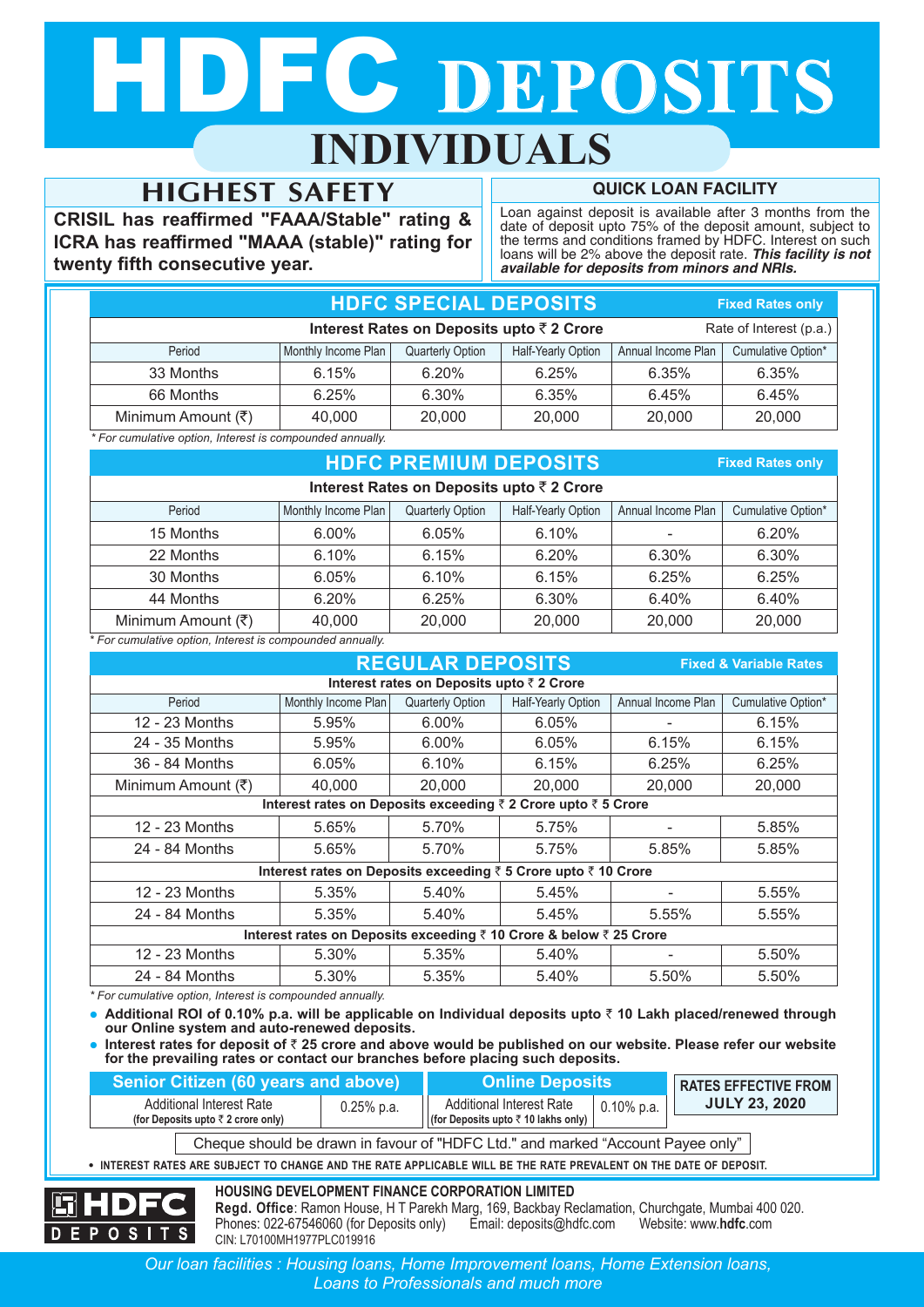# **TERMS & CONDITIONS**

**DEPOSIT CAN BE PLACED BY** Resident Individual, Minor through guardian & Hindu Undivided Family (who is not a tax-resident of any country other than India).

# **MODE OF ACCEPTANCE**

**(a) RTGS/NEFT :** Remit to our following account on any working day (other than Saturday).

| Beneficiary Name | <b>HDFCLTD</b> |
|------------------|----------------|
| Account No.      | 00600350003778 |
| IFSC             | HDFC0000060    |
| Rank & Rranch    | HDFC Rank Fort |

Bank & Branch \_\_\_:\_HDFC Bank, Fort Branch.<br><u>Effective Deposit Date</u> : Same day if amount is credited to our account before the cut off time (currently 12 noon);<br>else next working day. For amounts upto ₹ 10 lakhs cut off

Application can be submitted through the ONLINE system after 3 working hours.

**(b) CHEQUE :** Deposit cheque favouring "HDFC LTD" (marked account payee) at any branch of HDFC Bank using the specially designed CMS Payslip (available at our office or printing through the Key Partner Portal). Cheque drawn on HDFC Bank (favouring "HDFC Ltd - A/c 00600350003778") may be deposited into our account

with HDFC Bank using the regular pay-in-slip.

Post Office Savings Bank cheques: We do not accept cheques drawn on Post Office Savings Bank as POSB does not participate in electronic payment systems (RTGS/NEFT/NACH). Effective Deposit date : Date of realisation (except for HDFC Bank cheques credited after the cut off time, which will

be similar to RTGS/NEFT), excluding Saturdays & Holidays. Application can be submitted through ONLINE System one working day after the debit in customer's bank account

(in case of HDFC Bank 3 hours after the debit in customer's bank account).

**(c) PAYMENT GATEWAY :** Currently, 20 Banks are available in the Payment Gateway integrated to our ONLINE eposits System

E<del>ffective Deposit date</del> : For SBI, HDFC Bank and ICICI Bank (same as RTGS). For other banks T + 2 working days<br>(excluding Saturdays & Holidays). For these banks, it's advisable to remit through RTGS/NEFT.

**(d)** Payment can also be made through (i) Debit Card powered by RuPay; (ii) Unified Payments Interface (UPI) (BHIM-UPI); and (iii) Unified Payments Interface Quick Response Code (UPI QR Code) (BHIM-UPI QR Code).

**Note :** 1) If the amount is ₹ 2 crore or more, please inform us at least one hour in advance to the cut off time and ensure that funds are credited to our account before the cut off time.

2) Please ensure KYC is complied before remittance. Deposit Application has to be submitted immediately on credit of the amount to our bank account. If Deposit application is not submitted within 1 month of remittance, the deposit date will be from the date of submission of the application form, or as amended from time to time. (3) Interest rate prevalent on the effective deposit date will be applicable.

## **INTEREST**

Interest will be payable on the deposit from the effective deposit date. Interest on deposits placed under Monthly Income Plan, Non-Cumulative Option and Annual Income Plan shall be paid on fixed dates as given below:

| Monthly Income Plan (MIP)           | Last day of each month                          |
|-------------------------------------|-------------------------------------------------|
| Non-cumulative- Quarterly option    | June 30, September 30, December 31 and March 31 |
| Non-cumulative - Half-yearly option | September 30 and March 31                       |
| Annual Income Plan                  | March 31                                        |

Cumulative Interest Option & Recurring Deposits Plan: Interest will be compounded annually and accrued every year after deducting tax, wherever applicable. The principal along with interest will be paid on maturity once the discharged<br>deposit receipt is received by us. In case of MIP and Non-Cumulative deposits, if the first interest Interest amount (net of TDS - where applicable) will be paid through NACH at all centres where this facility is available.<br>Where this facility is not available, interest will be paid through "Account payee" cheque drawn in depositor's bank account on the last day of the month.

#### **VARIABLE RATE DEPOSIT**

Interest Rate on variable rate deposit is linked to the benchmark rate and will vary from time to time with the benchmark<br>rate. Benchmark Rate is the rate of interest applicable on HDFC fixed rate deposit product for the c Interest Reset Date - Rate of interest (ROI) will be reset at the beginning of each interest period. ROI prevailing on the first day of the interest period will be applicable for the entire interest period. Deposit placed under the variable<br>rate deposit cannot be changed to fixed rate deposit before the maturity date. In case there is no s made by the depositor on the application form, fixed rate will be considered.

## **ELECTRONIC CLEARING SERVICE**

This facility is provided to depositors whereby the interest will be credited directly to the depositors' bank account.<br>The depositor would receive a credit entry "HDFC" in his pass book/bank statement. Intimation of inter would be sent on an annual basis.

### **DEDUCTION OF INCOME TAX AT SOURCE (TDS)**

No tax deduction at source on interest paid/credited upto  $\bar{z}$  5000/- in a financial year. Income tax will be deducted at source under Section 194A of the Income Tax Act, 1961, at the rates in force. If the depositor is not liable to pay<br>income tax and the interest to be paid/credited in a financial year does not exceed the maximum amount is not chargeable to income tax, the depositor may submit a declaration in Form No. 15G so that income tax is not deducted at source. Senior Citizens (60 years and above) may submit a declaration in Form No. 15H. In such cases, PAN (Permanent Account Number) must be quoted in the Form 15G/H, else the form is invalid.

Sub-section 5A of Section 139A of the Income Tax Act, 1961 requires every person receiving any sum or income from which tax has been deducted to intimate his PAN to the person responsible for deducting such tax. Further, sub-section 5B of section 139A requires the person deducting such tax to indicate the PAN on the TDS certificate.<br>In case PAN is not mentioned, the rate of TDS would be 20% as per section 206AA(1) of the Income-Tax Act, 19

## **PREMATURE WITHDRAWAL**

# **Request for premature withdrawal may be permitted at the sole discretion of the Corporation, subject to the Housing Finance Companies (NHB) Directions, 2010, as applicable from time to time.**

Premature withdrawal will not be allowed before completion of 3 months from the date of acceptance. In case of request for premature withdrawal after the expiry of 3 months, the rates given in the following table shall apply.

| <b>Months completed from</b><br>the date of deposit | <b>Rate of Interest Payable</b>                                                                                                                                                                                                                                                                                                                                                                                                                                                        |
|-----------------------------------------------------|----------------------------------------------------------------------------------------------------------------------------------------------------------------------------------------------------------------------------------------------------------------------------------------------------------------------------------------------------------------------------------------------------------------------------------------------------------------------------------------|
| Minimum lock in period                              | 3 months                                                                                                                                                                                                                                                                                                                                                                                                                                                                               |
| 6 months                                            | After 3 months but before The interest payable shall be 3% per annum for individual depositor, and no interest in case of<br>other category of depositors.                                                                                                                                                                                                                                                                                                                             |
| I the date of maturity                              | After 6 months but before The interest payable shall be 1% lower than the interest rate applicable for the period for which the deposit<br>has run or if no rate has been specified for that period, then 2% lower than the minimum rate at which the<br>public deposits are accepted by HDFC. In respect of variable rate deposit, the interest rate applicable for the<br>period for which deposit has run would be considered as applicable on the respective interest reset dates. |

The commission is paid upfront for the entire period of deposit to our authorised agent. In case of premature withdrawal, the commission is payable for the period completed and excess commission paid will be recovered from the deposit amount.

# **RENEWAL / REPAYMENT OF DEPOSIT**

For renewal or repayment of deposit, the discharged deposit receipt must be surrendered to HDFC. In case of renewal of deposit, the prescribed application form signed by all depositors is also required to be submitted. In case of renewal, deposit period would commence from the maturity date of the renewed deposit and the interest rate prevailing on the date of maturity will be applicable. Maturity date of the renewed deposit should be at least 1 week beyond the actual date of renewal of such overdue deposits and premature withdrawal will not be permitted for 3 months from the actual date of renewal.

Auto-Renewal of Deposits: Depositor has the option to choose auto-renewal on maturity of the deposit. In such cases, the deposit would be automatically renewed on maturity under the similar product and for the same period at the rate of interest prevailing on the date of maturity of the deposit. In case the similar product/period options are not available on the maturity date, deposit will be renewed for a period which is closest to the original period. However, before the maturity date, depositor can cancel the auto-renewal instruction and request for repayment. If the depositor does not choose auto-renewal option, the maturity amount will be automatically remitted to depositor's bank account from where the funds were received on the maturity date

Interest will accrue after the maturity date only if the deposit is renewed. If the date of maturity falls on any day on which HDFC's office remains closed, repayment will be made on the next

working day. Repayment amount is remitted to depositor's bank account directly through NEFT/RTGS/NACH or paid through account payee cheque favouring the first depositor.

### **NOMINATION FACILITY**

As per Section 36B of the National Housing Bank Act, 1987 & Rule 2(1) of the Banking Companies (Nomination) Rule, 1985, only individual depositor/s, singly or jointly, can nominate a single person under this facility. In case the deposit is placed in the name of a minor, nomination can be made only by a person lawfully entitled to act on behalf of the minor. Power of attorney holder or any person acting in representative capacity as holder of an office or otherwise cannot nominate. In the event of the death of the sole depositor or the death of all the depositors, the nominee shall have the right to receive the amount due in respect of the deposit and payment by HDFC to the nominee shall constitute full discharge to HDFC of its liabilty in respect of the deposit. Nominees' name will be printed<br>on the Deposit Receipt, unless mentioned otherwise. In case of thumb impression of the depositor/s, has to be attested by two witnesses. In such cases, separate Form DA-1 may be downloaded from our website.

# **KNOW YOUR CUSTOMER (KYC)**

In terms of the Prevention of Money Laundering Act, 2002, the rules notified thereunder and Reserve Bank of India (Know Your Customer (KYC)) Directions, 2016, every depositor is required to comply with the KYC requirements by submitting the following documents: a) Latest Photograph b) Self-certified copy of the proof of identity & address, and comply with the Customer Due Diligence (CDD) Procedure stipulated thereunder, and providing any other additional information sought to comply with the reporting requirements under Section 285 BA of the Income-Tax Act, 1961. Depositor shall submit his Permanent Account Number to the Corporation. In case the depositor has already submitted the above documents in his earlier deposit, then he need not submit the above documents again but has to provide the reference of his customer number.

#### **GENERAL**

In the event of death of the first / sole depositor, repayment of deposit and payment of interest will be made to the joint depositor first in order of survivor/s / nominee on submission of death certificate without reference to the heirs and/or legal representatives of the deceased.

Any discharge given by the first-named depositor for principal and/or interest will be valid and binding on all joint depositors. Deposits with HDFC are not transferable. Applications should be complete in all respects and HDFC has a right to accept or reject any application without notice, subject to the Housing Finance Companies (NHB) Directions, 2010.

Employees, Shareholders, Home Loan customers, customers referred by staff and high value depositors may be offered an additional interest rate in lieu of commission as decided by management from time to time. The benefit of additional ROI may be availed through a single option only. In case such deposits are generated through our authorised agents, commission on such deposits would be adjusted appropriately.

Corporation may offer an additional ROI on deposits placed through the Online System and on auto-renewal of deposits from time to time.

All remittances by HDFC (towards interest, repayment, loan against deposit, etc.) shall be made to the bank account from where the funds were received by HDFC. Change in bank account may be permitted only in bonafide cases (such as where the account has been closed, etc.) at the sole discretion of the Corporation.

CRISIL has reaffirmed "FAAA/Stable" rating to our Fixed Deposits Programme. This rating indicates that the degree of safety regarding timely payment of interest and principal is very strong.

ICRA has reaffirmed "MAAA(stable)" rating to our Fixed Deposit Programme. This rating is the highest credit quality rating assigned by ICRA. The rated deposits programme carries the lowest credit risk.

The aggregate dues from the facilities, both fund and non-fund based, extended to, and the aggregate dues from companies in the same group or other entities or business ventures in which the directors and/or the Corporation are/is holding substantial interest is ₹ 3,715.12 crore (Total exposure less equity investments) and the total amount of exposure to such entities is ` 23,103.28 crore (Total exposure). The deposits solicited by the Corporation are not insured.

HDFC has a right to change, amend, add or delete the terms and conditions without notice, subject to the Housing Finance Companies (NHB) Directions, 2010, as applicable, from time to time.

In case of any deficiency of the Corporation in servicing its deposits, the depositor may approach the National Consumers Disputes Redressal Forum, the State Level Consumers Disputes Redressal Forum or the District Level Consumers Dispute Redressal Forum for relief.

In case of non-repayment of the deposit or part thereof in accordance with the terms and conditions of the deposit, the depositor may make an application to an authorised officer of the National Housing Bank.

The financial position of the Corporation as disclosed and the representations made in the application form are true and correct and that the Corporation and its board of directors are responsible for the correctness and veracity thereof. The housing finance company is within the regulatory framework of the National Housing Bank. It must, however, be distinctly understood that the National Housing Bank does not undertake any responsibility for the financial soundness of the Corporation or for the correctness of any of the statements or the representations made or opinions expressed by the Corporation, and for repayment of deposit/discharge of liabilities by the Corporation. HDFC Deposits programme is designed in accordance with NHB Regulations with the objective to channelise resources for housing.

#### **FOR AUTHORISED AGENTS**

**Agents are not authorised to accept cash from depositors or issue receipt on behalf of HDFC for deposits**. Please ensure that your name and code number is clearly mentioned in the box provided in the application form to enable payment of commission. Application forms received without your name and code number will not be considered for payment of commission. Commission will be paid to authorised agents at the rate decided by the management, from time to time.

| <b> 圖HDFC </b><br>WITH YOU, RIGHT THROUGH | www.hdfc.com |                                       | <b>PROVISIONAL RECEIPT</b>                                                                            |                                 | Date:                                               |                |
|-------------------------------------------|--------------|---------------------------------------|-------------------------------------------------------------------------------------------------------|---------------------------------|-----------------------------------------------------|----------------|
| Received from                             |              |                                       |                                                                                                       | cheque/HDFC Deposit Receipt No. |                                                     | tor            |
| □ Deposit for Senior Citizens             | dated        | drawn on                              | ■ Monthly Income Plan ■ Non-Cumulative ( ■ Quarterly ■ Half-Yearly) ■ Annual Income Plan ■ Cumulative | Bank                            |                                                     | Branch towards |
| Phone: 022-67546060                       |              | for a period of months @ % per annum. |                                                                                                       |                                 | For HOUSING DEVELOPMENT FINANCE CORPORATION LIMITED |                |

VALID SUBJECT TO REALISATION OF CHEQUE AUTHORISED AUTHORISED AUTHORISED AUTHORISED AUThorised Signatory

*We also accept Deposits from Religious Trusts, Educational Institutions & Charitable Trusts*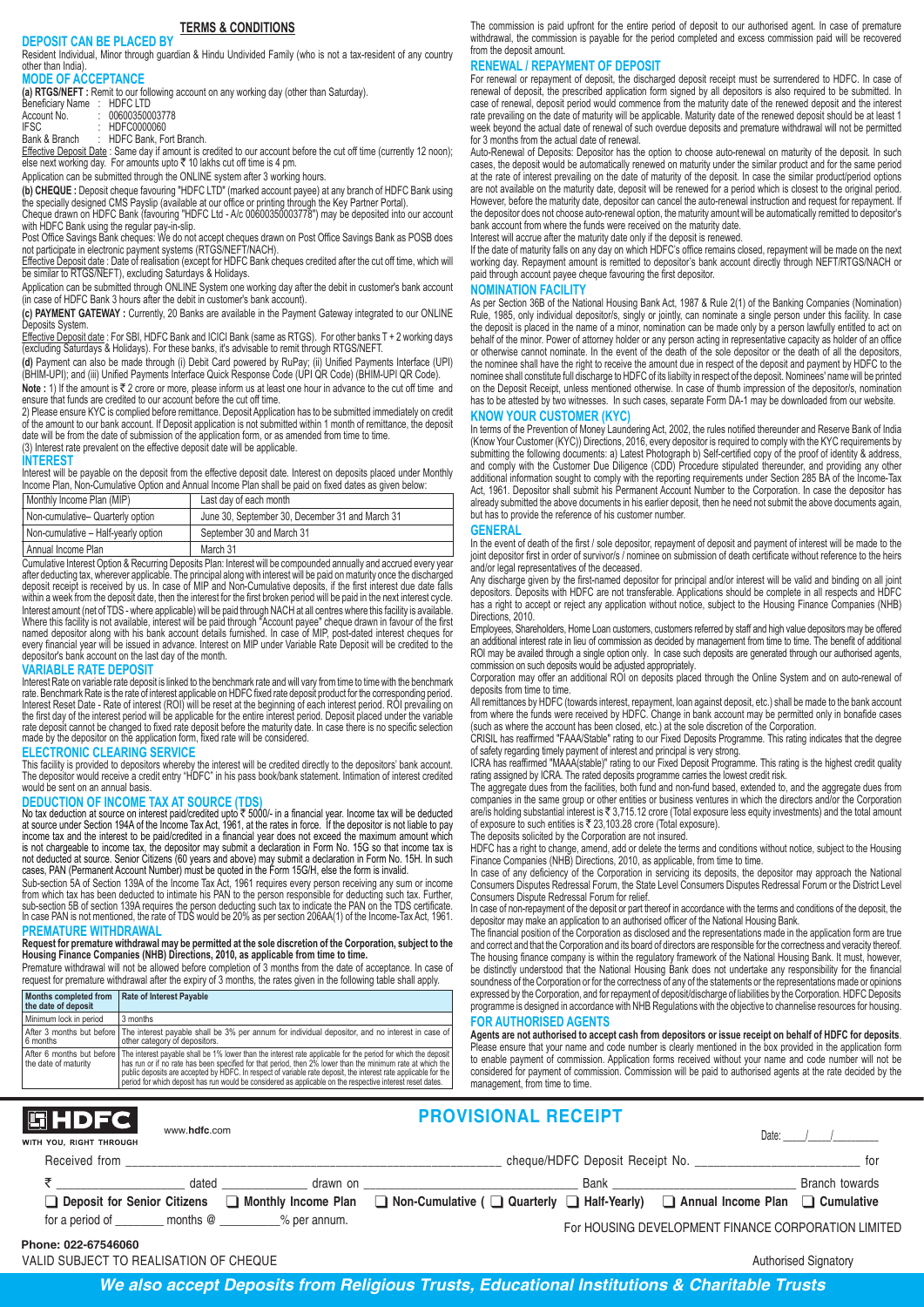|         | GHD |     |      |  |
|---------|-----|-----|------|--|
| n F P I |     | s i | - 11 |  |

**Regd. Office**: Ramon House, H T Parekh Marg, 169, Backbay Reclamation, Churchgate, Mumbai 400 020.<br>Phones: 022-67546060 (for Deposits only) Email: deposits@hdfc.com Website: www.hdfc.com<br>CIN: L70100MH1977PLC019916

Code No.: CP/50913

# **DEPOSIT APPLICATION FORM (Resident Individuals)**

| PLEASE USE BLOCK LETTERS AND TICK √ IN APPROPRIATE PLACES<br>Agents are not permitted to accept cash with application form and issue receipt. HDFC will in no way be responsible for such or other wrong tenders.                                                                                                                                                                                                                          |                            |                               |                                           |                      |            |  |                                                                                 |             | Date :                                 |             |                  |                                   |  |
|--------------------------------------------------------------------------------------------------------------------------------------------------------------------------------------------------------------------------------------------------------------------------------------------------------------------------------------------------------------------------------------------------------------------------------------------|----------------------------|-------------------------------|-------------------------------------------|----------------------|------------|--|---------------------------------------------------------------------------------|-------------|----------------------------------------|-------------|------------------|-----------------------------------|--|
| I/We apply for placement/renewal of deposit for a period of                                                                                                                                                                                                                                                                                                                                                                                |                            |                               | months and will earn interest $@$         |                      |            |  |                                                                                 | % p.a.      |                                        |             |                  |                                   |  |
| <b>LE FIXED RATE INTEREST LE VARIABLE RATE INTEREST</b>                                                                                                                                                                                                                                                                                                                                                                                    |                            |                               |                                           |                      |            |  |                                                                                 |             |                                        |             |                  |                                   |  |
| <b>PAYMENT DETAILS</b>                                                                                                                                                                                                                                                                                                                                                                                                                     |                            |                               |                                           |                      |            |  |                                                                                 |             |                                        |             |                  |                                   |  |
| Amount ₹                                                                                                                                                                                                                                                                                                                                                                                                                                   |                            | Cheque/RTGS/NEFT (UTR) No.    |                                           |                      |            |  |                                                                                 |             |                                        | Date:       | $\Box$<br>$\Box$ | M<br>M                            |  |
| <b>Bank Name</b>                                                                                                                                                                                                                                                                                                                                                                                                                           |                            |                               |                                           |                      |            |  | <b>Branch</b>                                                                   |             |                                        |             |                  |                                   |  |
| <b>Bank</b>                                                                                                                                                                                                                                                                                                                                                                                                                                |                            |                               | <b>MICR</b>                               |                      |            |  |                                                                                 | <b>IFSC</b> |                                        |             |                  |                                   |  |
| Account No.<br>Interest on this deposit and redemption proceeds may be credited to above bank account directly through NACH/NEFT/RTGS/direct credit facility.                                                                                                                                                                                                                                                                              |                            |                               | Code:                                     |                      |            |  |                                                                                 | Code:       |                                        |             |                  |                                   |  |
| HDFC Deposit Receipt No.                                                                                                                                                                                                                                                                                                                                                                                                                   |                            |                               |                                           | <b>Maturity Date</b> |            |  |                                                                                 |             |                                        |             |                  |                                   |  |
| (In case of Renewal)                                                                                                                                                                                                                                                                                                                                                                                                                       |                            |                               |                                           |                      |            |  |                                                                                 |             |                                        |             |                  |                                   |  |
| <b>SCHEME:</b><br>□ MONTHLY INCOME PLAN                                                                                                                                                                                                                                                                                                                                                                                                    | <b>STATUS:</b>             |                               | <b>CATEGORY</b> : $\Box$ Member of Public |                      |            |  |                                                                                 |             | $\Box$ Director/Relative of a Director |             |                  |                                   |  |
| □ NON-CUMULATIVE (Quarterly)                                                                                                                                                                                                                                                                                                                                                                                                               | $\Box$ Resident Individual | $\Box$ Hindu Undivided Family | □ Shareholder (DP/Client ID               |                      |            |  |                                                                                 |             | $\Box$ Employee                        |             |                  |                                   |  |
| □ NON-CUMULATIVE (Half-Yearly)                                                                                                                                                                                                                                                                                                                                                                                                             |                            |                               |                                           |                      |            |  | <b>DEPOSIT REPAYABLE TO : □ First Depositor □ First Depositor or Survivor/s</b> |             |                                        |             |                  |                                   |  |
| <b>O ANNUAL INCOME PLAN</b><br>□ CUMULATIVE                                                                                                                                                                                                                                                                                                                                                                                                |                            |                               |                                           |                      |            |  | SENIOR CITIZENS (60 years & above) □ YES                                        |             | $\square$ NO                           |             |                  |                                   |  |
| First / Sole Depositor's Details (as appearing in your supporting identification document)                                                                                                                                                                                                                                                                                                                                                 |                            |                               |                                           |                      |            |  |                                                                                 |             |                                        |             |                  |                                   |  |
| <b>CKYC Identifier</b><br>(Skip if not alloted)                                                                                                                                                                                                                                                                                                                                                                                            |                            |                               |                                           |                      |            |  |                                                                                 |             |                                        |             |                  |                                   |  |
| <b>Name</b>                                                                                                                                                                                                                                                                                                                                                                                                                                |                            |                               |                                           |                      |            |  |                                                                                 |             |                                        |             |                  |                                   |  |
| <b>Guardian's Name</b><br>(in case of Minor)                                                                                                                                                                                                                                                                                                                                                                                               |                            |                               |                                           |                      |            |  |                                                                                 |             |                                        |             |                  |                                   |  |
| <b>Customer No.</b> (If KYC is already complied)                                                                                                                                                                                                                                                                                                                                                                                           |                            |                               |                                           |                      | <b>PAN</b> |  |                                                                                 |             |                                        |             |                  |                                   |  |
| <b>Second Depositor's Details</b> (as appearing in your supporting identification document)                                                                                                                                                                                                                                                                                                                                                |                            |                               |                                           |                      |            |  |                                                                                 |             |                                        |             |                  |                                   |  |
| <b>CKYC</b> Identifier<br>(Skip if not alloted)                                                                                                                                                                                                                                                                                                                                                                                            |                            |                               |                                           |                      |            |  |                                                                                 |             |                                        |             |                  |                                   |  |
| <b>Name</b>                                                                                                                                                                                                                                                                                                                                                                                                                                |                            |                               |                                           |                      |            |  |                                                                                 |             |                                        |             |                  |                                   |  |
| <b>Customer No.</b> (If KYC is already complied)                                                                                                                                                                                                                                                                                                                                                                                           |                            |                               |                                           |                      | <b>PAN</b> |  |                                                                                 |             |                                        |             |                  |                                   |  |
| <b>Third Depositor's Details</b> (as appearing in your supporting identification document)                                                                                                                                                                                                                                                                                                                                                 |                            |                               |                                           |                      |            |  |                                                                                 |             |                                        |             |                  |                                   |  |
| <b>CKYC Identifier</b><br>(Skip if not alloted)                                                                                                                                                                                                                                                                                                                                                                                            |                            |                               |                                           |                      |            |  |                                                                                 |             |                                        |             |                  |                                   |  |
| <b>Name</b>                                                                                                                                                                                                                                                                                                                                                                                                                                |                            |                               |                                           |                      |            |  |                                                                                 |             |                                        |             |                  |                                   |  |
| <b>Customer No.</b> (If KYC is already complied)                                                                                                                                                                                                                                                                                                                                                                                           |                            |                               |                                           |                      | <b>PAN</b> |  |                                                                                 |             |                                        |             |                  |                                   |  |
| I/We hereby declare that the first named depositor mentioned in my/our application is the beneficial owner of this deposit and as such he/she should be treated as the payee for the purpose of tax deduction under                                                                                                                                                                                                                        |                            |                               |                                           |                      |            |  |                                                                                 |             |                                        |             |                  |                                   |  |
| Section 194A of the Income Tax Act, 1961. I/We hereby agree to abide by the attached terms and conditions governing the deposit.<br>I/We certify that the information provided above is in accordance with section 285BA of the Income Tax Act, 1961 read with Rules 114F to 114H of the Income Tax Rules, 1962. I/We also certify that I/we am/are                                                                                        |                            |                               |                                           |                      |            |  |                                                                                 |             |                                        |             |                  |                                   |  |
| not a tax-resident of any country other than India. The information provided by me/us above as well as in the documentary evidence provided by me/us are, to the best of my/our knowledge and belief, true, correct<br>and complete and that I/we have not withheld any material information that may affect the assessment/categorization of the account as a Reportable account or otherwise. I/We permit/authorise HDFC Ltd to collect, |                            |                               |                                           |                      |            |  |                                                                                 |             |                                        |             |                  |                                   |  |
| store, communicate and process information relating to the Account and all transactions therein, by HDFC Ltd. and any of its affiliates wherever situated including sharing, transfer and disclosure between them<br>and to the authorities in and/or outside India of any confidential information for compliance with any law or regulation whether domestic or foreign. I/We undertake to inform you immediately of any changes that    |                            |                               |                                           |                      |            |  |                                                                                 |             |                                        |             |                  |                                   |  |
| may take place in the information provided above as well as in the documentary evidence provided by me/us or if any certification becomes incorrect and to provide revised self-certification along with documentary<br>evidence. I/We also agree that my/our failure to disclose any material fact known to me/us, now or in future, may invalidate my/our application and HDFC Ltd. would be within its right to put restrictions in the |                            |                               |                                           |                      |            |  |                                                                                 |             |                                        |             |                  |                                   |  |
| operations of my/our account or close it or report to any regulator and/or any authority designated by the Government of India (GOI)/RBI for the purpose or take any other action as may be deemed appropriate<br>by HDFC Ltd. If the deficiency is not remedied by me/us within the stipulated period, I/We thereby accept and acknowledge that HDFC Ltd. shall have the right and authority to carry out investigations from the         |                            |                               |                                           |                      |            |  |                                                                                 |             |                                        |             |                  |                                   |  |
| information available in public domain for confirming the information provided by me/us to HDFC Ltd. It shall be my/our responsibility to educate myself/ourselves and to comply at all times with all relevant laws<br>relating to reporting under section 285BA of the Act read with the Rules thereunder. I/We also agree to furnish such information and/or documents as HDFC Ltd. may require from time to time on account of any     |                            |                               |                                           |                      |            |  |                                                                                 |             |                                        |             |                  |                                   |  |
| change in law either in India or abroad in the subject matter herein. I/We shall indemnify HDFC Ltd. for any loss that may arise to HDFC Ltd. on account of providing incorrect or incomplete information.<br>I/We further declare that, I/We am/are authorized to make this deposit in the above-mentioned scheme (HDFC Deposit) and that the amount kept in the deposit is through legitimate source and does not involve                |                            |                               |                                           |                      |            |  |                                                                                 |             |                                        |             |                  |                                   |  |
| directly or indirectly any proceeds of schedule of offence and/or is not designed for the purpose of any contravention or evasion of the provisions of the Prevention of Money Laundering Act, 2002 and any Rules,<br>Regulations, Notifications, Guidelines or Directions thereunder, as amended from time to time. I/We shall provide any further information and fully co-operate in any investigation as and when required by the      |                            |                               |                                           |                      |            |  |                                                                                 |             |                                        |             |                  |                                   |  |
| Corporation in accordance with the applicable Law. I/We further affirm that the information/details provided by me/us is/ are true and correct in all respect and nothing has been concealed. I/we hereby authorise<br>HDFC to send Email/SMS alerts for all transactions relating to my/our deposits. I hereby give my consent to HDFC for sending OTP (One Time Password) on my mobile number to facilitate processing of my             |                            |                               |                                           |                      |            |  |                                                                                 |             |                                        |             |                  |                                   |  |
| deposit transactions using OTP authentication.                                                                                                                                                                                                                                                                                                                                                                                             |                            |                               |                                           |                      |            |  |                                                                                 |             |                                        |             |                  | <b>SIGNATURE OF DEPOSITOR(S)#</b> |  |
| I/We have gone through the financial and other statements/particulars/representations furnished/made by HDFC Ltd. and after careful<br>consideration, I/we am/are making the deposit with HDFC Ltd. at my/our own risk and volition.                                                                                                                                                                                                       |                            |                               |                                           |                      |            |  | FIRST/SOLE/                                                                     |             |                                        |             |                  |                                   |  |
| On Maturity of the deposit, I/We hereby give my/our explicit consent to HDFC Limited to                                                                                                                                                                                                                                                                                                                                                    |                            |                               |                                           |                      |            |  | <b>GUARDIAN</b>                                                                 |             |                                        |             |                  |                                   |  |
| $\Box$ Renew principal and interest                                                                                                                                                                                                                                                                                                                                                                                                        |                            |                               |                                           |                      |            |  | <b>SECOND</b>                                                                   |             |                                        |             |                  |                                   |  |
| $\Box$ Renew principal<br>$\Box$ Pay the principal and interest to my/our designated Bank Account mentioned herein.                                                                                                                                                                                                                                                                                                                        |                            |                               |                                           |                      |            |  | <b>THIRD</b>                                                                    |             |                                        |             |                  |                                   |  |
|                                                                                                                                                                                                                                                                                                                                                                                                                                            |                            |                               |                                           |                      |            |  |                                                                                 |             |                                        |             |                  |                                   |  |
| <b>FOR OFFICE USE ONLY</b><br>Document Reference No.                                                                                                                                                                                                                                                                                                                                                                                       |                            |                               | Date of Receipt                           |                      |            |  |                                                                                 |             |                                        | Verified by |                  |                                   |  |
|                                                                                                                                                                                                                                                                                                                                                                                                                                            |                            |                               |                                           |                      |            |  |                                                                                 |             |                                        |             |                  |                                   |  |